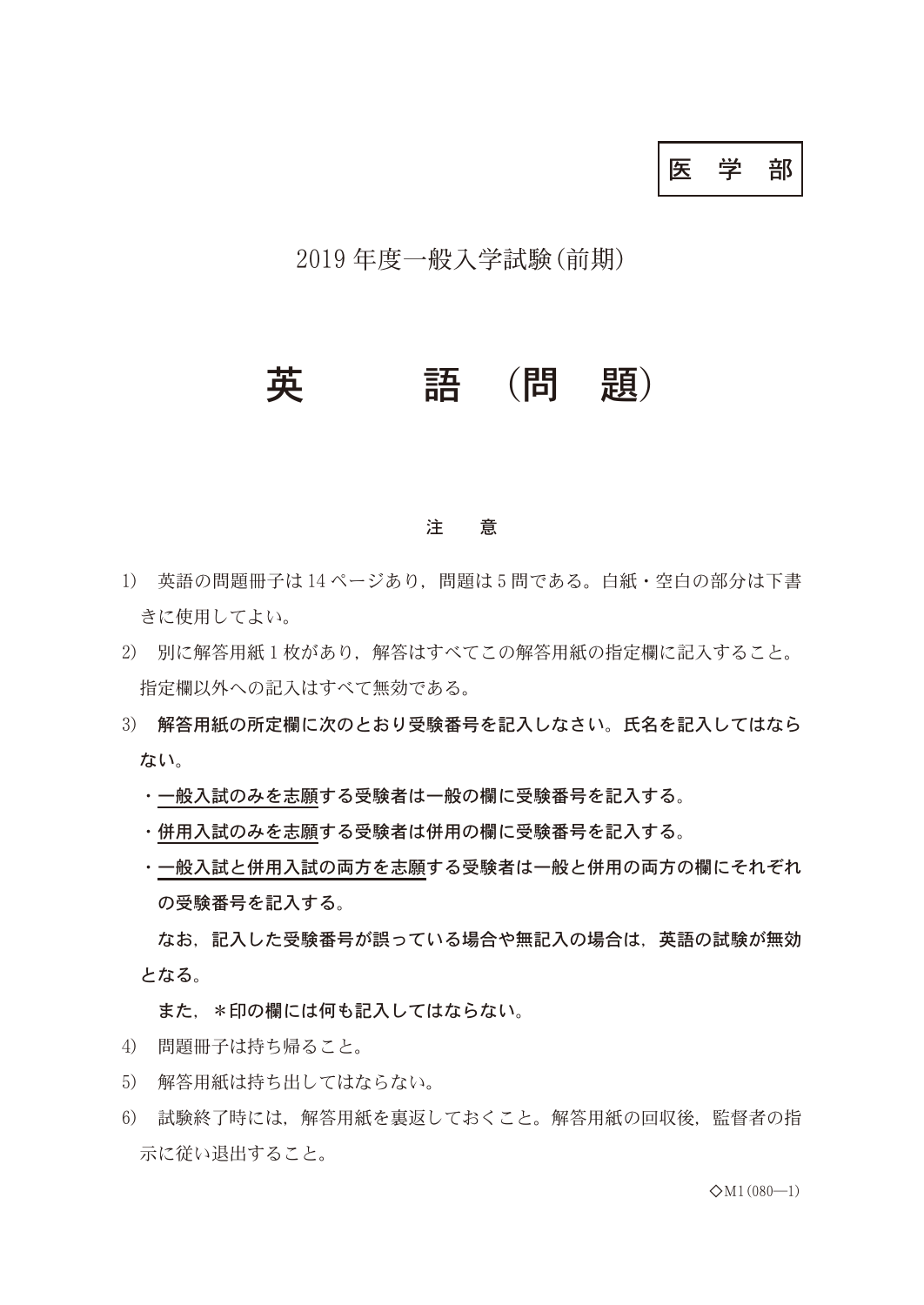Ⅰ *For the questions numbered 1 through 5, select the word which does NOT contain the same pronunciation as the underlined part of the leftmost word and answer by the letter* 'ア' *through* 'エ'.

| $\mathbf{1}$ | circus      |   | $\mathcal{F}$ dirty | イ stir                 |
|--------------|-------------|---|---------------------|------------------------|
|              |             |   | ウ starve            | 工 worth                |
| 2            | wool        |   | $7\;$ bosom         | $\uparrow$ hood        |
|              |             |   | ウ wolf              | $\perp$ bloom          |
| 3            | roast       |   | $\nabla$ loan       | $\uparrow$ toast       |
|              |             |   | ウ abroad            | $\mathcal{I}$ approach |
|              | 4 reference |   | $7$ reserve         | $\uparrow$ rescue      |
|              |             |   | ウ remedy            | 工 resolute             |
| 5            | meant       |   | $7$ tread           | $\uparrow$ treat       |
|              |             | ウ | threat              | エ breath               |

*For the questions numbered 6 through 10, select the word whose syllable with primary stress is pronounced the same as the underlined part of the leftmost word. Answer by the letter* 'ア' *through* 'エ'.

| 6  | anxious    |               | $\mathcal{F}$ appalling |   | $\uparrow$ chamber  |
|----|------------|---------------|-------------------------|---|---------------------|
|    |            | ウ             | salmon                  |   | $\perp$ salt        |
| 7  | seize      |               | $\mathcal{F}$ creature  |   | $\uparrow$ failure  |
|    |            |               | ウ gale                  |   | $\perp$ rein        |
| 8  | triumphant |               | $\mathcal{F}$ curiosity |   | $\uparrow$ trial    |
|    |            | ウー            | infancy                 |   | 工 discovery         |
| 9  | jealous    |               | $\mathcal{F}$ genuine   |   | $\uparrow$ heal     |
|    |            | ウ             | kneel                   |   | $\perp$ treat       |
| 10 | continuity | $\mathcal{F}$ | currency                | イ | numerous            |
|    |            | ウ             | contribute              |   | $\perp$ interesting |
|    |            |               |                         |   |                     |

— 1 —  $\Diamond M1(080-2)$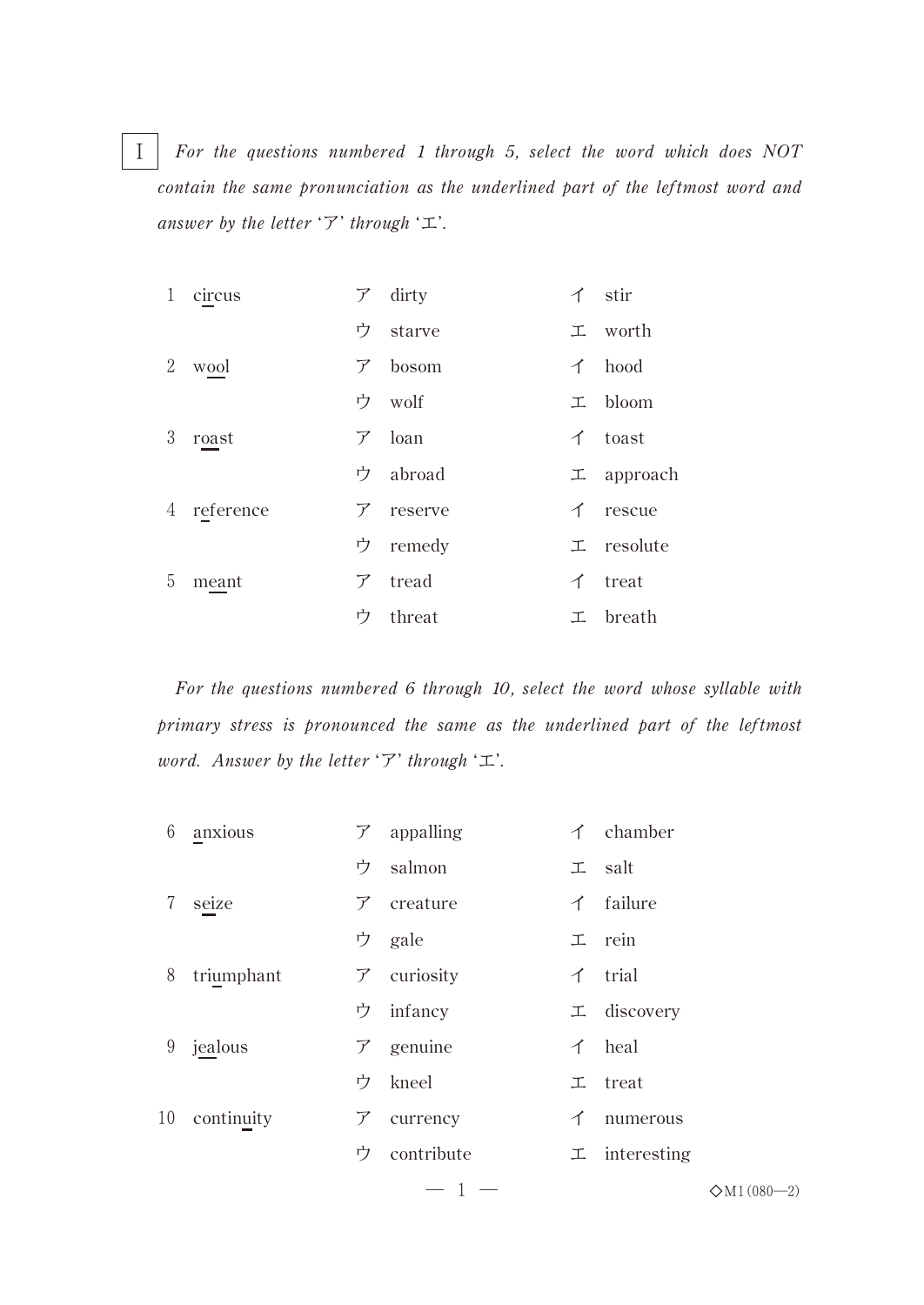- Ⅱ *Select the most suitable English expression to fill in the blanks marked* ( - )*through*( )*from the following five choices for each blank and answer by the letter* 'ア' *through* 'オ'.
	- Taro: Well, Jenny, where shall we eat tonight?
	- Jenny:I don't know. There's a new Chinese restaurant opening up in town.  $(1)$
	- Taro :  $(2)$  but that, Jenny. Chinese food is just too fattening and I'm going to stick to my diet.
	- Jenny:Yeah, but Chinese food is so good.
	- Taro :It really is good, but I'm going to stick to my diet. How about Japanese?
	- Jenny: Look,  $(3)$
	- Taro :I agree that it won't, but I'm going to stick to it. Why don't we try a vegetarian restaurant?
	- Jenny:In fact, I think it would be psychologically healthy for you to loosen up a little, Taro.
	- Taro :I can understand your saying that, Jenny, but I really want to lose this weight, so I'm going to stick to my diet. Japanese would be really nice.
	- Jenny: Taro,  $(4)$  It's just a matter of time before you give in. So why not give in now?
	- Taro :True, most people do give up, but I won't. I'm going to stick to my diet.
	- Jenny:OK, OK. You want the truth? I'll tell you the truth. I got an introductory coupon for this Chinese restaurant ― two for the price of one! — and it expires tonight! If we don't use it now,  $(5)$
	- Taro :I can see that it will cost extra, Jenny, and you will miss out on this good deal but I'm going to stick to my diet.
	- Jenny:All right, how about pizza? I hear they have a Friday night special: all you can eat for \$5 !

 $- 2 - 3$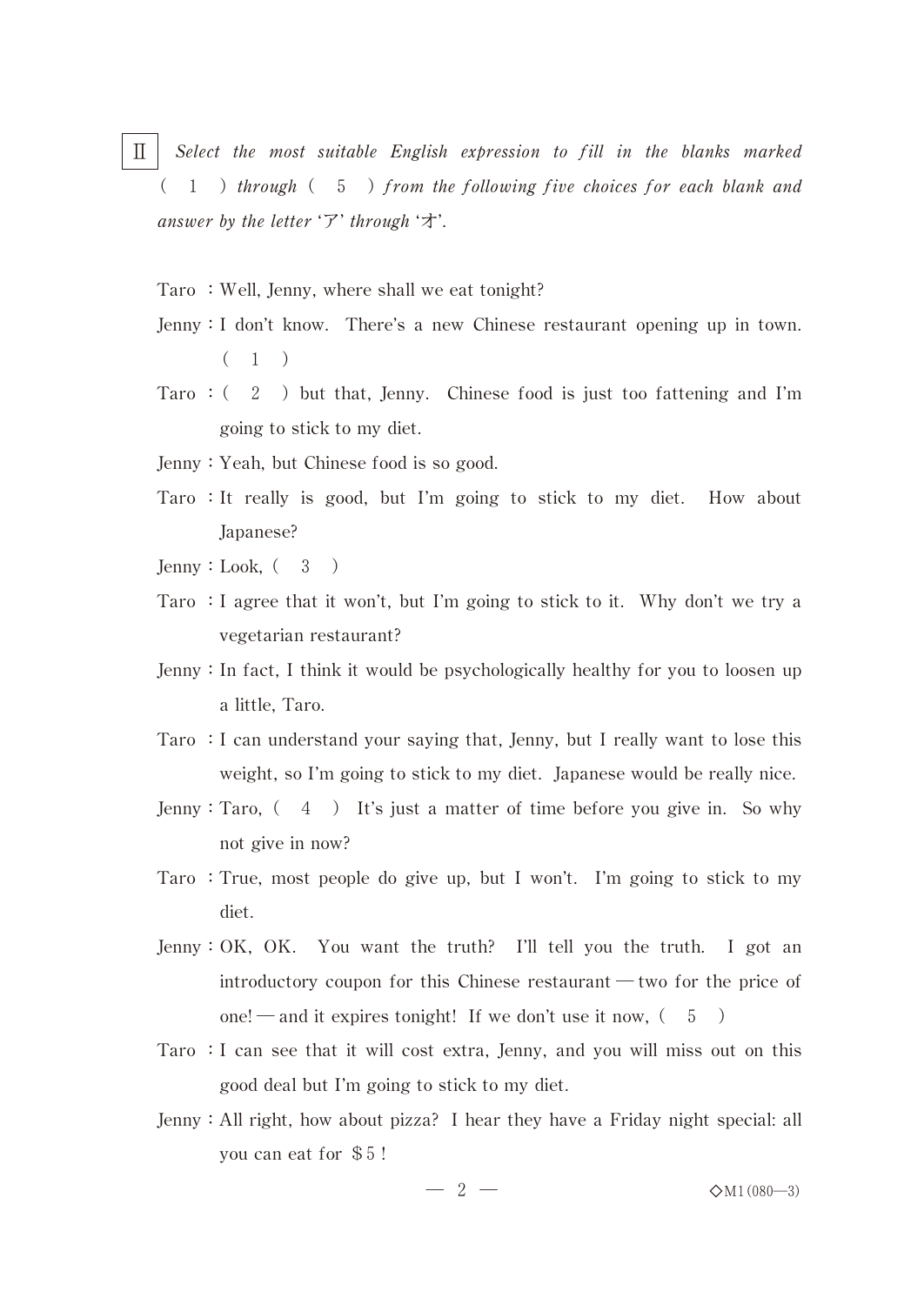- 1 ア Why won't we try?
	- イ Why don't we try it out?
	- ウ Why can't we eat?
	- エ What do you feel?
	- オ What about them?
- 2 ア Yes
	- イ All
	- ウ Something
	- エ Anything
	- オ Nothing
- 3 ア your diet won't hurt if you change it once.
	- イ one day off your diet won't kill you.
	- ウ it won't hurt to stick to your diet.
	- エ Japanese diet won't kill you.
	- オ you won't hurt to change your diet one day.
- 4 ア everybody sticks to one's diet.
	- イ everyone sticks to all diet.
	- ウ no one sticks to no diet.
	- エ nobody sticks to any diet.
	- オ I agree with you.
- 5 ア I might as well throw it out.
	- イ I might as well throw you out.
	- ウ I might as well sell it out.
	- エ I might as well be in trouble.
	- オ I might hate our diet.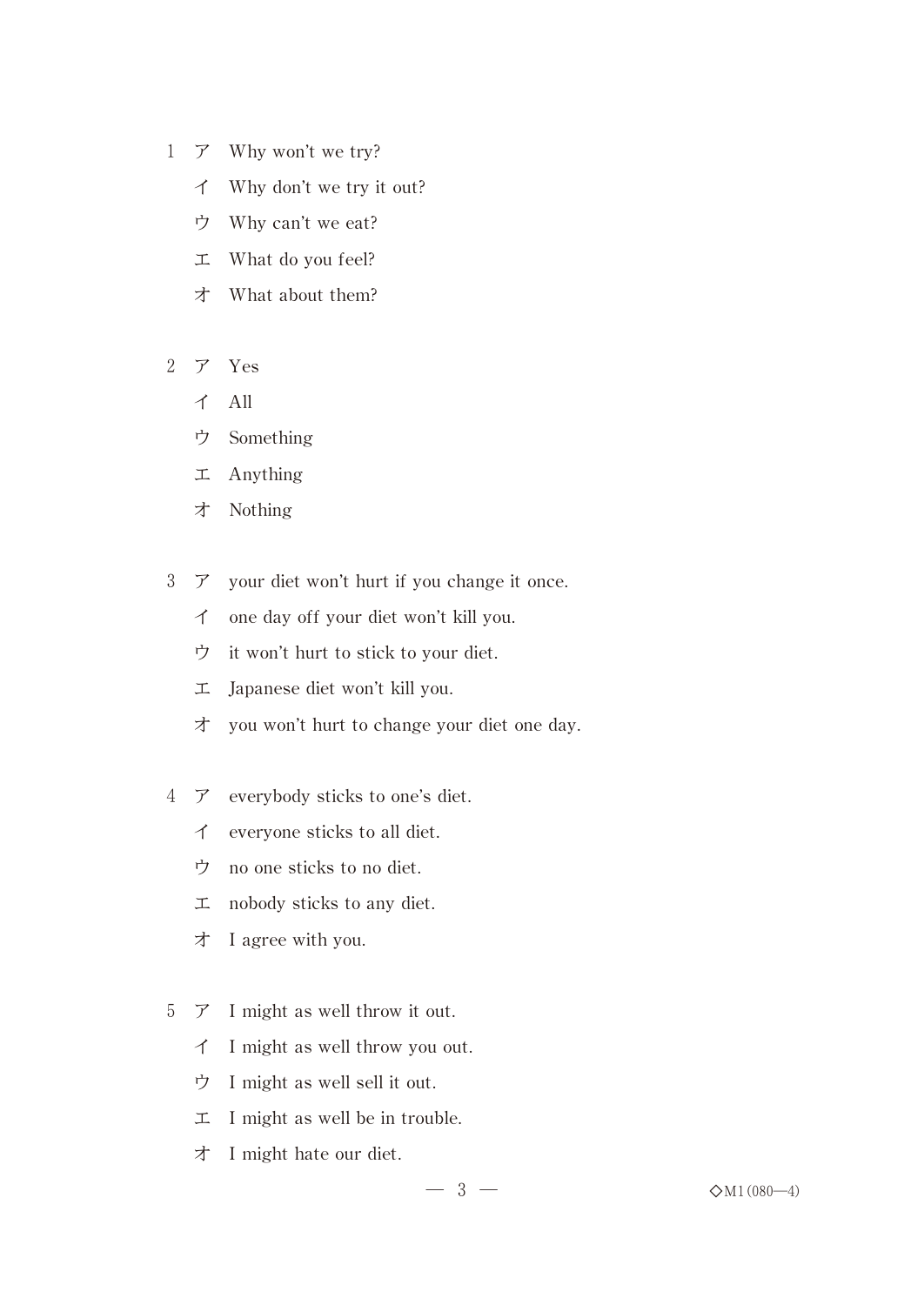Ⅲ *Fill in each pair of the blanks below with the same English word so that each sentence conveys its appropriate meaning. As for the initial letter, use of uppercase or lowercase does not matter. In the questions*  $(4)$ ,  $(9)$ , and  $(10)$ , the *following represents a dialogue between John and Mary:*

```
\left\{\right.\mathcal{L}John :
Mary:
```
 $\ddot{\phantom{0}}$ 

- $(1)$  Thank you very much for your fast reply. I really  $($ ) it.  $\cdot$  It was not until he passed away that people began to ( ) the true value of his artworks.
- $(2) \rightarrow$  Hey, Tom! It's been a  $($ ). How have you been?  $\cdot$  Oh, are you thinking of studying abroad? Go for it! Strike () the iron is hot, you know.
- $(3) \cdot I$  have to go back to Japan before my visa expires next month. I'll miss you. Let's  $($  ) in touch.
	- $\cdot$  Please ( ) in mind that you need to take this medicine three times a day.
- $(4)$  $\left\{ \cdot \right\}$  $\mathcal{L}$ John :Thanks so much for the nice present!  $Mary: Oh, it's nothing. Don't ( ) it.$  $\cdot$  I love all kinds of animals, not to  $($   $)$  dogs and cats.
- $\langle 5 \rangle$  Now that it's summer vacation, forget about all the work.  $($ ) out and relax!
	- $\cdot$  I caught a  $($  ) because I forgot to wear a coat in the winter night.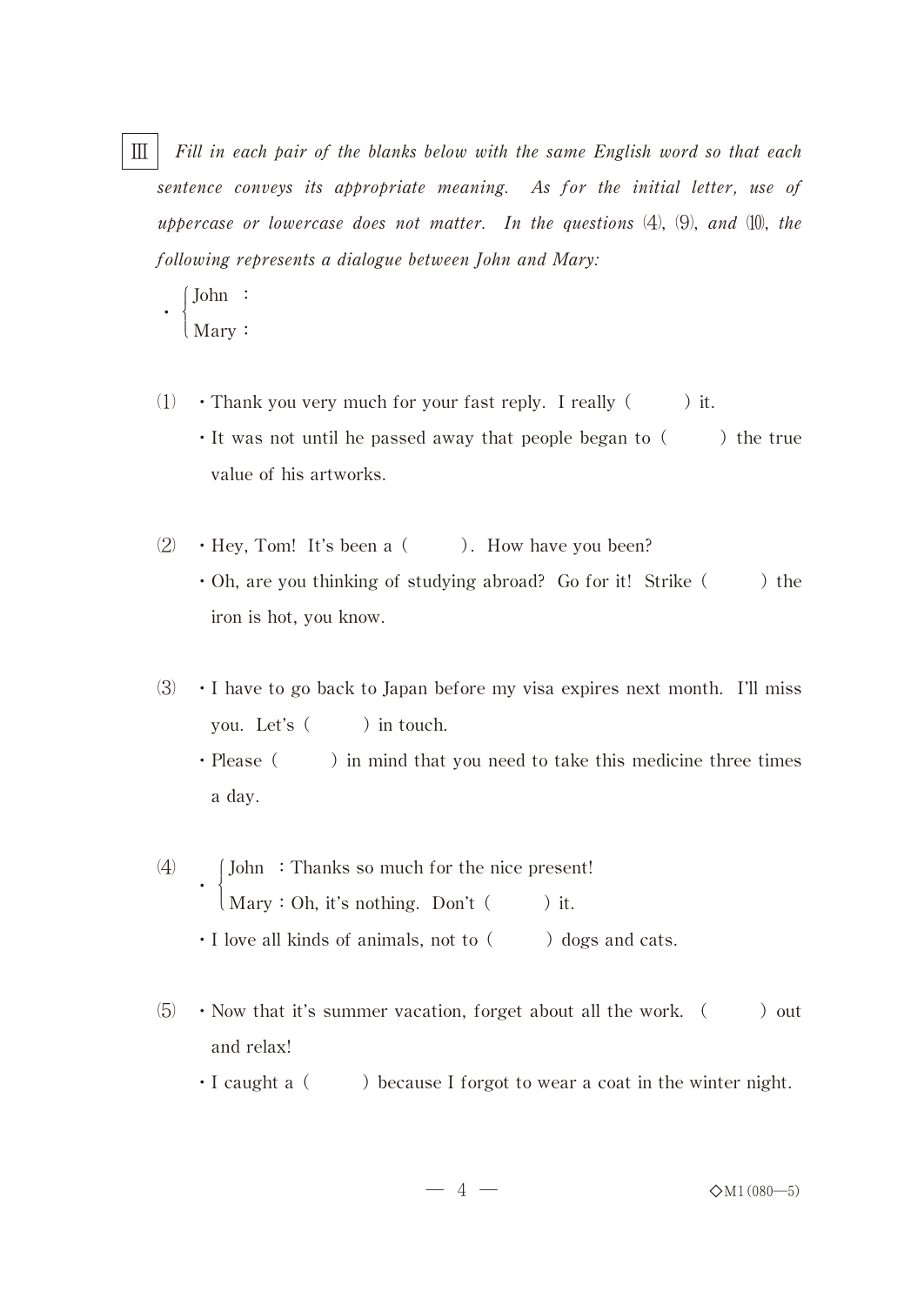- $(6)$  You know what? I won a lottery yesterday! Let's go to the luxurious restaurant we talked about! It's  $($   $)$  me!
	- $\cdot$  Are you ( ) any medications now? If so, I cannot prescribe this drug for you.
- $(7)$  This homework was really a  $($ ) in the neck. It took me forever to finish it!

・Doctor, my headache hasn't gone away for three days. Could you give me some ( ) relievers?

- $(8)$  · I'm so sorry for hurting you. I apologize from the bottom of my  $($ ).
	- $\cdot$  It is reported that he died of a  $($  ) attack.

 $(9)$  $\ddot{\phantom{0}}$ - John :How about going to the park? I'll bring lunch if you bring  $\perp$  $\left\{ \right.$  $\perp$  Mary:Sounds nice! It's a( )! drinks.  $\ddot{\phantom{0}}$ -John :I can't put up with this construction noise any longer. When  $\perp$  $\left\{ \right.$  $\perp$  $\Box$  Mary: I know. But you'll just have to  $\Box$  ) with it. will it end?

 $(10)$  • You shouldn't have said such a word in front of kids. Watch your  $($  )!  $\ddot{\phantom{0}}$  $\lceil$ .  $\left\{ \right.$  Mary:Japanese. John :What is your mother( )?

 $-5 \Diamond M1(080-6)$